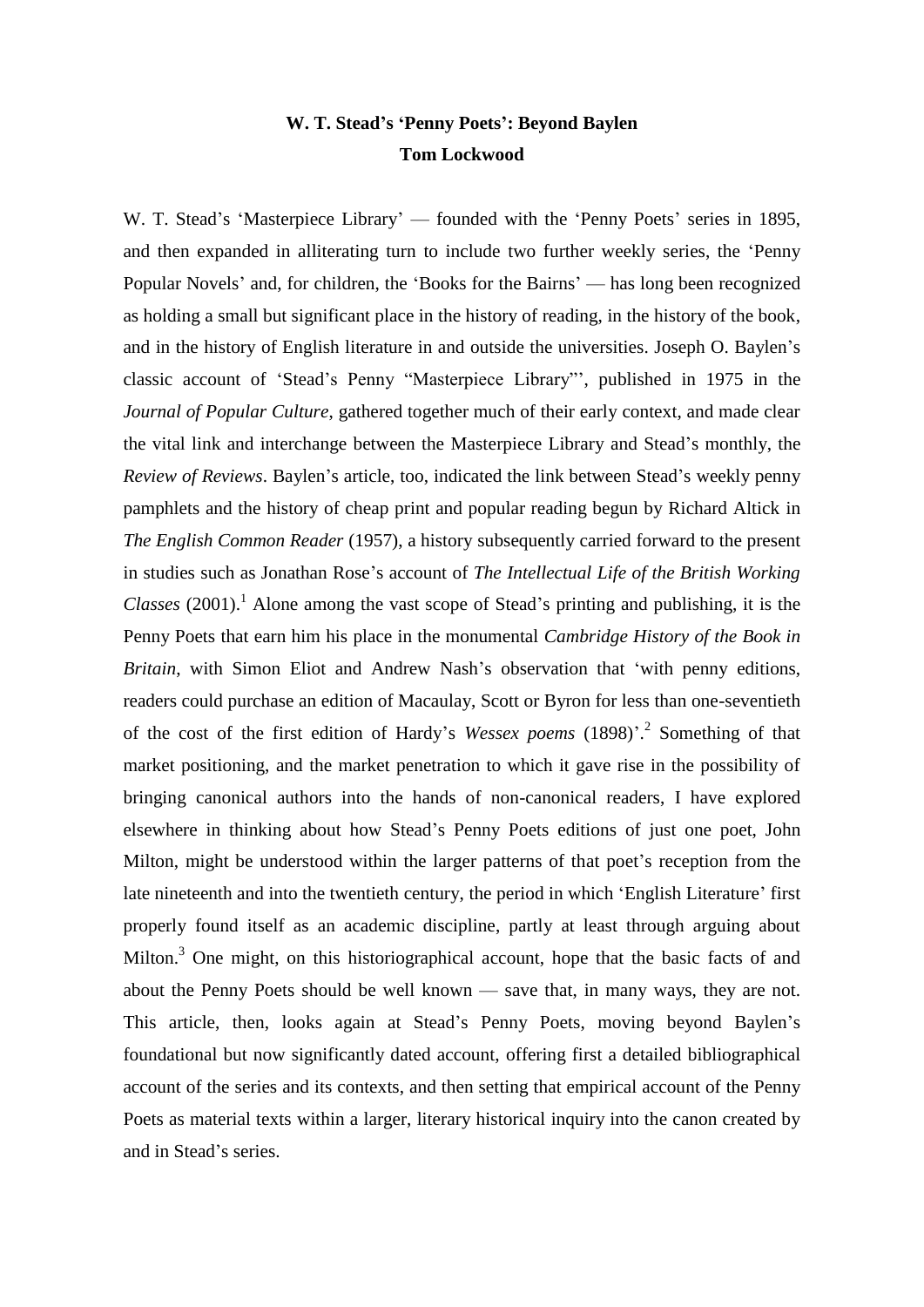If the Penny Poets have proved difficult to document and describe, this is at least partly because of the dynamic ways in which the series changed and changed again, a process apparent from its inception and on through a later tangled sequence of printing and reprinting. Stead's initial plan for the Penny Poets was for a series of forty-eight weekly parts. In the terms in which a 'Preliminary Announcement' printed in the April 1895 issue of the *Review of Reviews* announced the project, the ambition for the series was clear: 'to produce within the compass of about one hundred clearly printed pages the cream of the literature of the world.' To this end, Stead wrote with typographical reinforcement, he had nominated Macaulay's *Lays of Ancient Rome* as the first masterpiece to lead off the series — and 'we shall go to press with *a first edition of 100,000 copies*'. 4 In due course, the first Penny Poets volume, which did indeed contain texts from Macaulay, carried the date '*July*, 1895' on its title page, and announced the contents of the following volumes. Selections, an early reader would have learned, were due to follow at regular intervals



*Fig. 1*: Front cover of *Paradise Lost (Part I)*, Penny Poets, 10 (London: 'Review of Reviews' Office, [1895]). Author's image.

from Scott's *Marmion* (6 June), Byron's *Childe Harold's Pilgrimage* (13 June), and James Russell Lowell's poems (20 June). These writers were to be followed by ten others, 'as at present arranged, subject to any necessary alteration': Burns (27 June), Shakespeare (4 July), Longfellow (11 July), Mrs Barrett Browning (18 July), Campbell (25 July), Milton (1 August) (*Fig. 1*), Whittier (8 August), Tennyson (15 August), Shelley (22 August), and Robert Browning  $(29 \text{ August})$ .<sup>5</sup> Very soon, for reasons that I will explore later in this article, Stead's plan changed, with other disruptions following in turn. The volume of Shelley was pushed back to become number 28 in the first 48-issue series; and

 $\mathcal{D}_{\alpha}$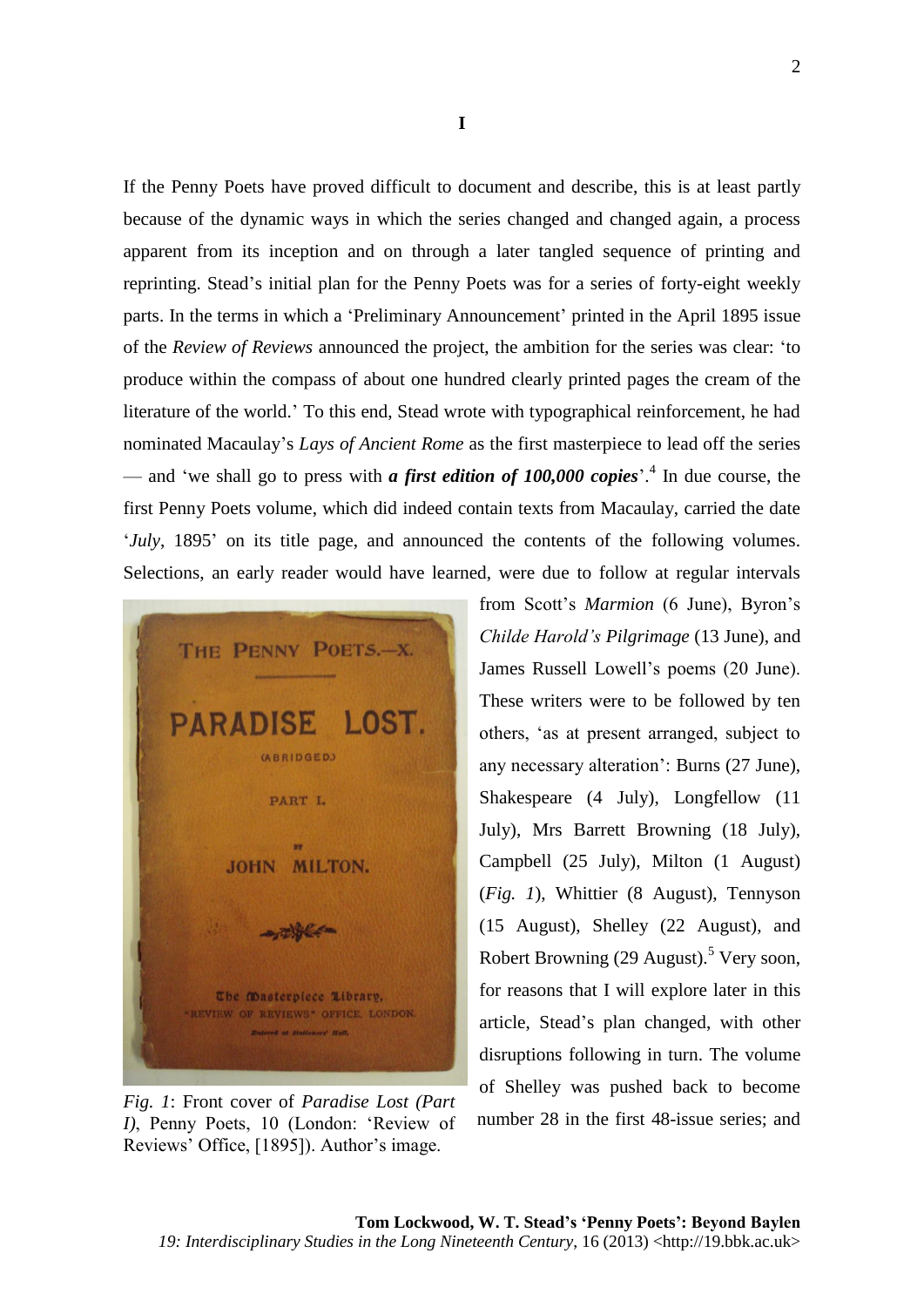Browning and Tennyson were pushed back even further. In fact Browning and Tennyson only appeared as Penny Poets — eventually — as numbers 52 and 66 respectively, at a period when the Penny Poets had, with number 49, *Poems for the Schoolroom and the Scholar, Part I, moved from a weekly to a monthly pattern of publication.* 

As this example makes clear, a full and accurate bibliography of the Penny Poets, adequate to their analytic and enumerative complexity, remains a desideratum. Gestures towards that fuller account of the materiality of the series and its commercial history can be made, and made valuably, though to make them is to voice again the familiar, if well founded, regret about the practical difficulties involved simply in bringing together for study a complete run of these small, deliberately ephemeral 64-page pamphlets. Even research libraries, if they have the Penny Poets (which not all do), may have rebound them, or in various other ways removed them from their first publishing contexts.<sup>6</sup> But to handle the pamphlets even briefly is to see also the value of such an effort of recovery, and to be reminded of how striking they must have been to their earliest purchasers and readers, crisp and sharp in the card wrappers that one of those purchasers, Joseph Stamper, memorably described: 'pimply surface-paper, a bright orange colour'.<sup>7</sup> Indeed, it might be through their orange peel wrappers that first printings of single issues of the Penny Poets could systematically be told apart from subsequent printings: the untextured orange wrappers of later printings often contain a complete list of the eventual sixty-six complete volumes in the series, information which would have been unavailable at the time of first printing.

How to differentiate a first from a subsequent reprinting remains unclear, however, and may have been from the first part of Stead's strategy, which saw the same plates that were used to produce single issues of the Penny Poets used also to produce hard-bound monthly volumes. These monthly Penny Poets, in which four issues were gathered together, were sold as a quasi-independent publication, though advertised on the inside front wrapper of the first weekly issue (*Fig. 2*). Whereas the weekly penny parts were to be published every Thursday:

These four weekly parts, strongly bound together in cloth, will be given away — a monthly volume of over 200 pp. — as the literary supplement to the new shilling monthly — The Portrait Gallery of the Poets, — by which it is hoped to enable everyone to have a Poets' Corner in his own home, be it ever so humble. (Macaulay, inside front cover)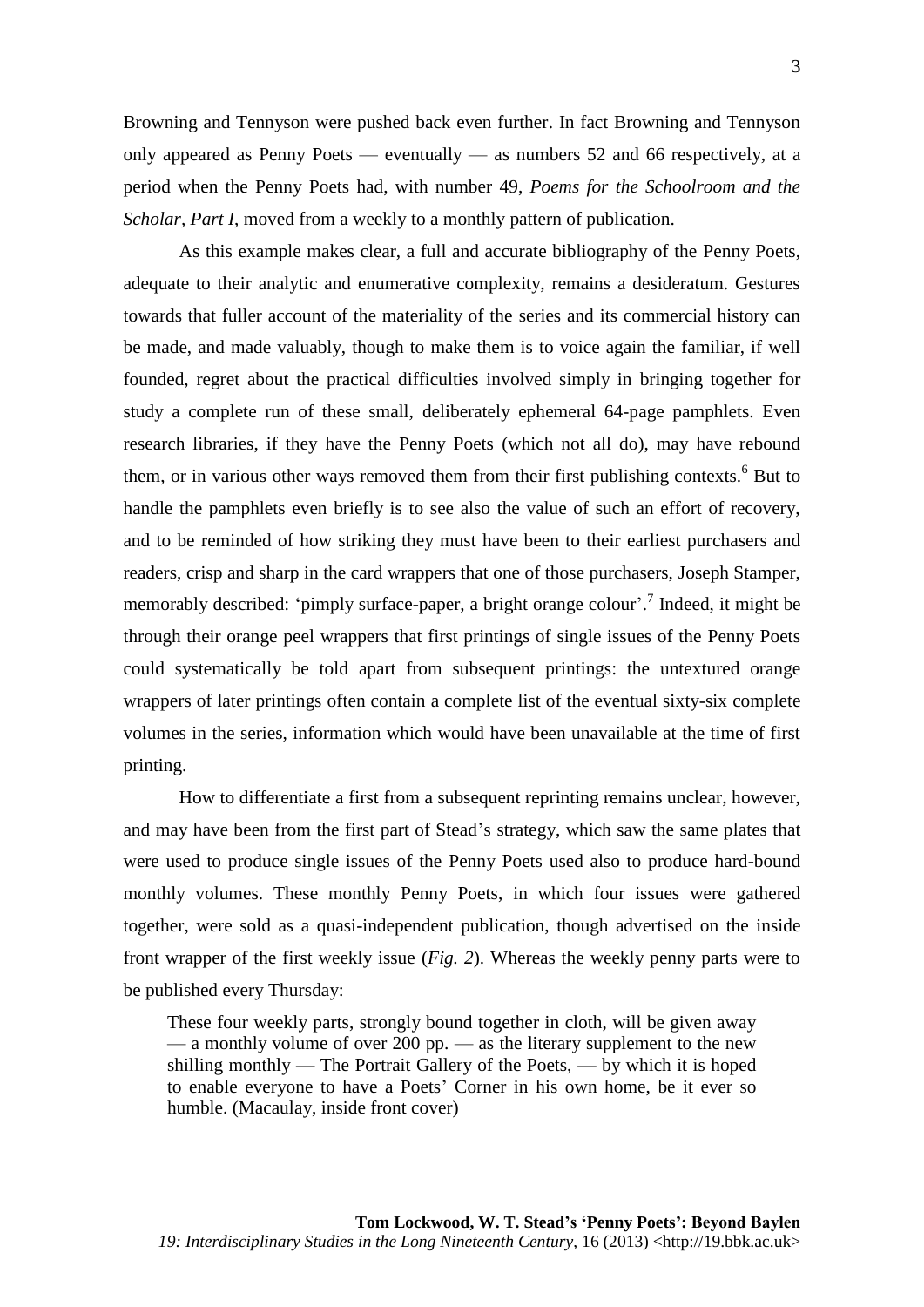There is a secular timeliness to this venture, timed as it was with the construction of the new National Portrait Gallery (it had opened formally in April 1894), which proceeded as Stead began publishing to the north-east of the well-established National Gallery. That secular timeliness is in tension, though, with Stead's gesture towards the sacred space of Westminster Abbey, a resonance in a way muffled by a typographical mistake on the front cover of the first of these cloth-bound, monthly volumes, but still clearly intended: 'OUR POETS, CORNER'. But as Stead's portrait gallery creates an



*Fig. 2*: Front cover of the Masterpiece Library, 1, binding together the Penny Poets, 1–4. Author's image.

affordable and accessible space in which images of writers can circulate, so does this use of plates in Penny Poets seem less to represent competition for the weekly issues than a complement, aimed at a different market. These monthly four-poet volumes from June to December 1895 have their own separate material history, which too might be followed, chromatically rather than textually, for the bindings of the 'Masterpiece Library Penny Poets' range in their colouring from yellow to postbox red, and have often since faded to all shades between; the seventh monthly volume, the first for 1896, was published in lightblue cloth boards.

Even a full account of those monthly volumes could not accommodate the overstamped wrappers on some surviving copies of the Penny Poets. Here is visible the later, or perhaps even the last stages, of a series that at some point became 'STEAD'S POETS', with a red and white 'IMPORTANT NOTICE' fixed to the foot of their paper covers, cancelling the prices of any publications advertised and raising the price of individual pamphlets to ' $3^D$ . NET' ('Post Free 4d.') (*Fig. 3*). When, how, and why this transformation took place remains still unclear, though a fuller comparative survey of the surviving archive surely would be valuable.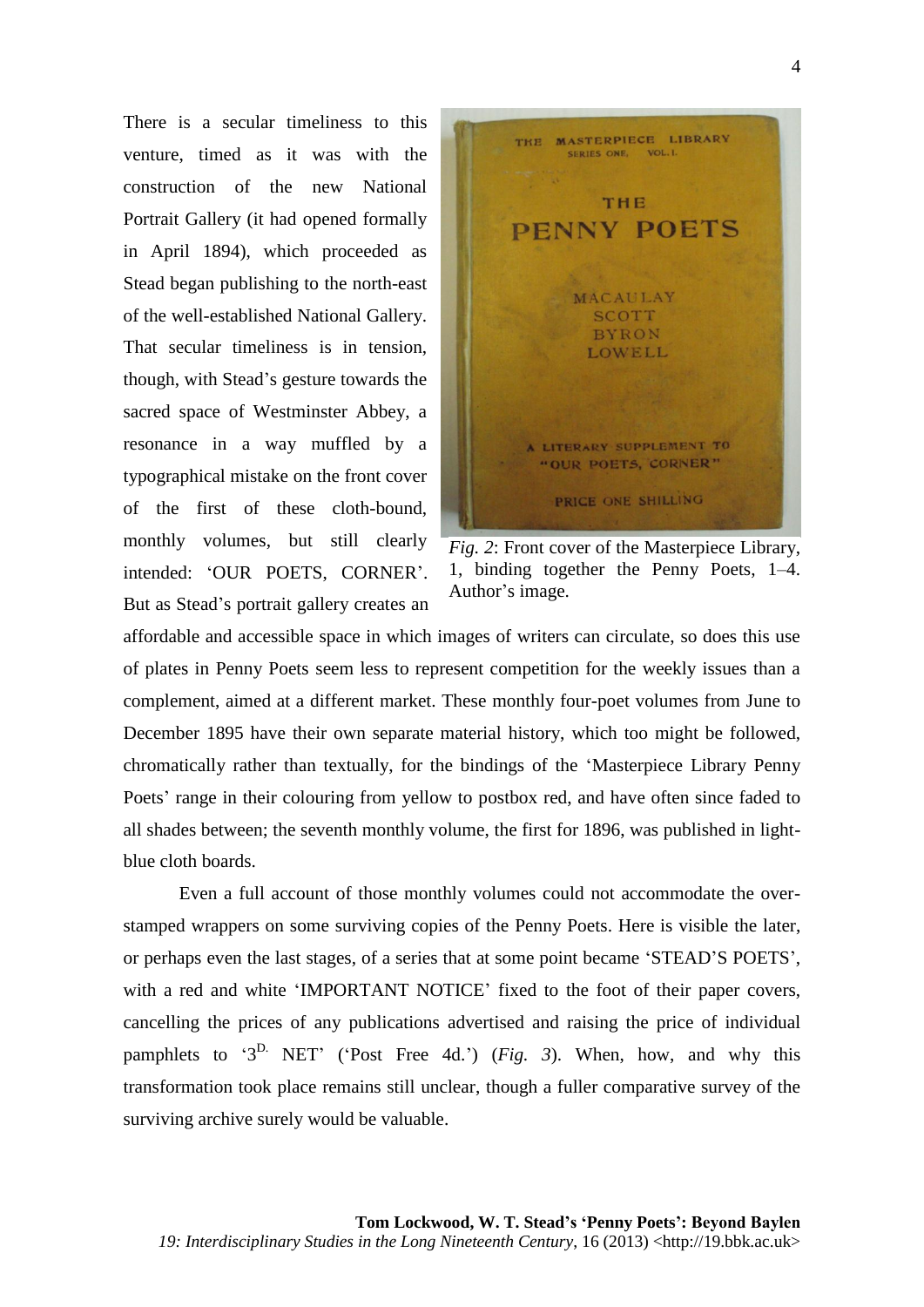

*Fig. 3*: Front cover of *The Rime of the Ancient Mariner* […] *And Other Poems*, Penny Poets, 25 (London: 'Review of Reviews' Office, [n.d.]), with undated later over-stamping and relabeling. Author's image.

These empirical difficulties may explain in part why Baylen's account rested not so much on the Penny Poets themselves as on Stead's own regular, cross-publication progress reports in pages of the *Review of Reviews* and in the weekly 'Prefaces' to individual volumes of the Penny Poets. These reports, read in combination with the direct addresses of the prefaces, are vitally important; together they create for the Penny Poets their characteristic tone and community, and collectively they forcefully position potential readers in relation to the literary texts they introduce. In their regular invitations for readers to write to Stead they create a responsive loop between publisher and purchasers, editor and readers; what is more they follow a

pattern 'rehearsed', to follow Roger Luckhurst's formulation, 'in nearly every project initiated by Stead'.<sup>8</sup> From the first, 'The Future of Journalism' had been for Stead a matter of 'the usefulness of establishing […] a network of corresponding associates', shaped by, and in some cases within, the Nonconformist communities of his youth; and though what he later called in *Help* a 'medium of intercommunication between all Helpers' would come by the time of the opening of Julia's Bureau to encompass communication between the living and the dead, at the time of the Penny Poets the serious materiality of the exchanges between Stead and the eager new readers of his pamphlets had rather more pragmatic ends.<sup>9</sup>

The dynamic of invitation and reader-response can be seen in Stead's calls, once the series had become established, for purchasers to become contributors by proposing texts for inclusion in later issues. This was particularly the case for the first of the monthly Penny Poets, *Hymns that Have Helped*, 'the announcement of which', Stead wrote, 'has created so widespread an interest throughout the English-speaking world'.<sup>10</sup> The same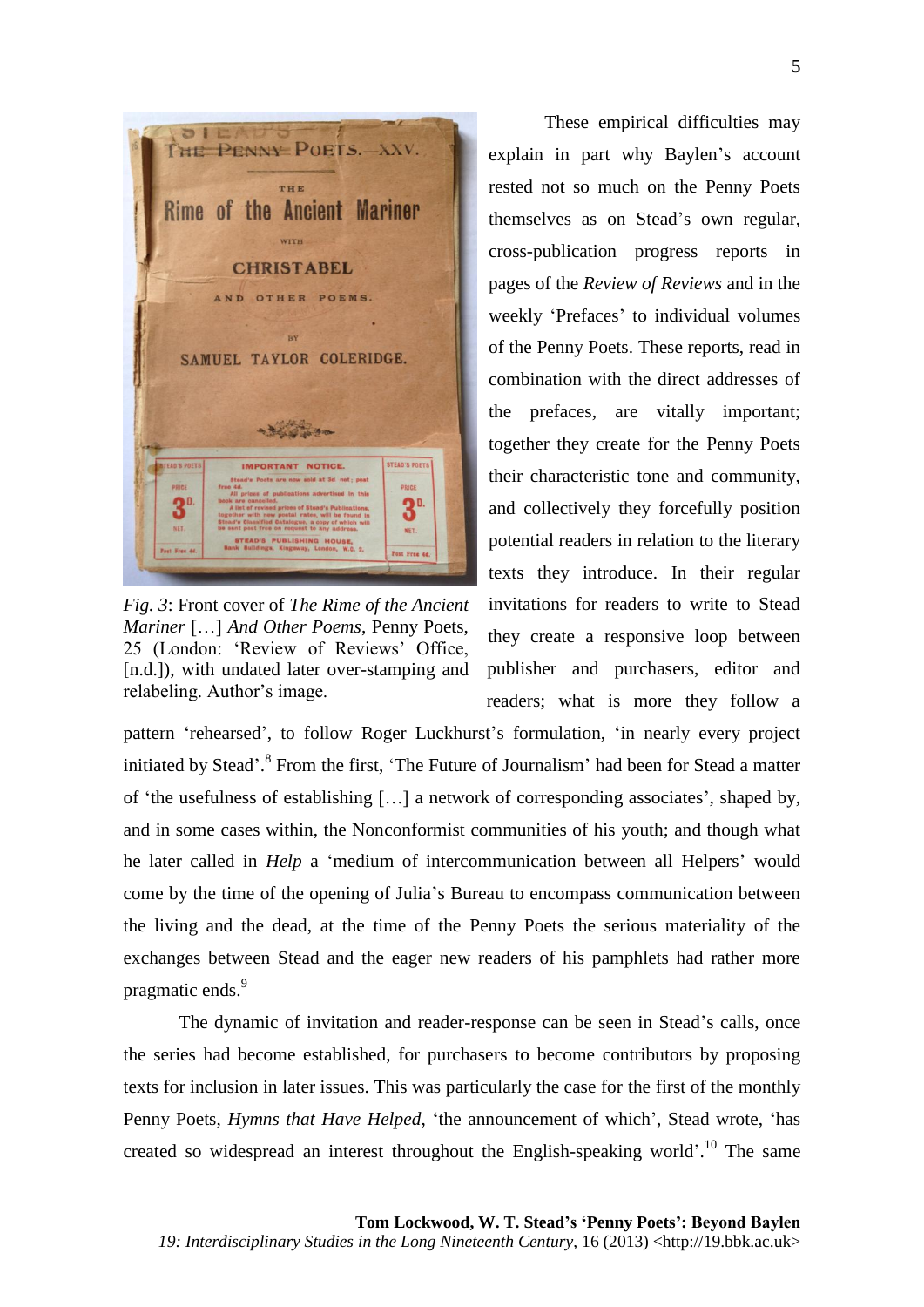habit is seen also in Stead's regularly reporting praise sent in by readers of the series, a kind of advertisement of the series (and of the self) that works to create and then to consolidate a community. In soliciting and then reproducing the voices of his readers, Stead adds another kind of 'demonstrable behaviour' to Scott Bennett's account of the opportunities opened up by describing a community 'not by a supposed ideological allegiance or social status' but instead by something that its members actually did: 'making a purchase in the mass market for reading matter.'<sup>11</sup>

Nonetheless, as fascinating as Stead's own commentary on the Penny Poets may be as a matter of commercial practice, and as vital to one account of the literary sociology of the series as it undoubtedly is, working only from within the space created by his own writings had serious methodological consequences for Baylen, and for the modern scholarship that has rested on his work. In drawing so directly on Stead's own selfpresentation, and his own arithmetic of sales and success, Baylen to an extent continued into scholarship that looped pattern of self-reinforcing communication that I described earlier in the interactions of the *Review of Reviews* and the Penny Poets. In particular, by using Stead's sums to quantify the numbers published of each issue — each one of a set of suspiciously round (or rounded) numbers — Baylen takes Stead at his word and at his number to a greater extent than a more sceptical critical practice might do today. To put the questions at the level of method is to appropriate and to redirect Jerome McGann's now classic critique of Romanticism, and its reiteration and reification in academic discourse — Romanticism, 'whose ideology', he writes, 'continues to be translated and promoted, and whose works continue to be taught and valued for that ideology'.<sup>12</sup> To put the question empirically is to ask how the Penny Poets might look if seen not through the accounts given by their publisher, Stead, but through the account books of their printers, William Clownes and Son, of Stamford Street and Charing Cross — if only those accounts had survived among the later remnants of the Clownes records now at the University of Reading.<sup>13</sup> In what other ways, too, might such an account be altered if access were possible to the working records of other printers employed by Stead at different times, early and late, to manufacture the Penny Poets: Horace Marshall & Son of 125 Fleet Street, or W. & J. Mackay & Co. of Chatham?

For all that Stead's claims in the *Review of Reviews* need to be checked and tested (where such checking and testing is possible), we ought not automatically to undervalue those claims: 100,000 copies printed of the first Penny Poet, Macaulay; 150,000 copies of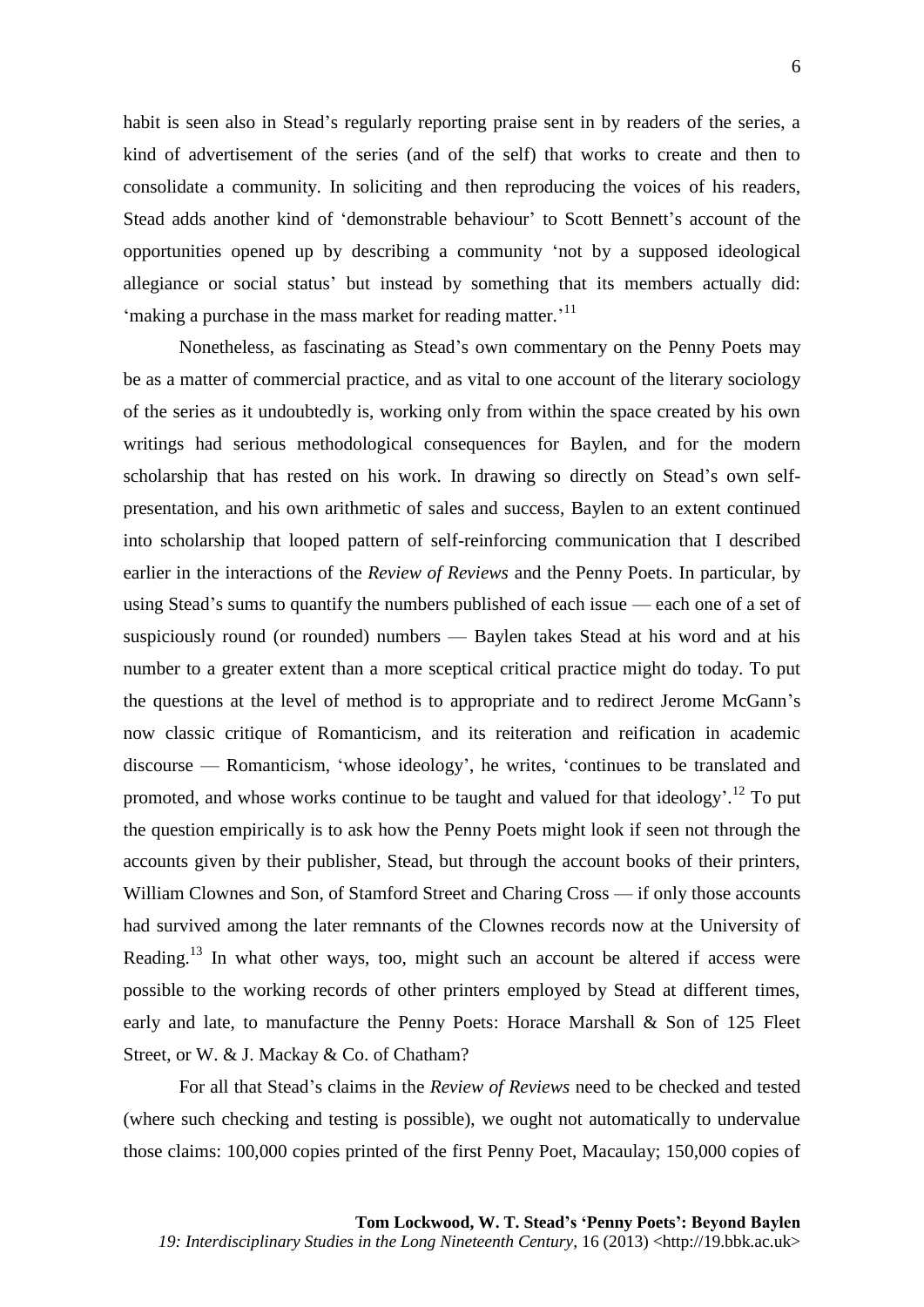Macaulay by July 1895, with 125,000 each of Scott and Byron; one million copies issued by the time Thomas Campbell's *Pleasures of Hope, and Other Poems* became the ninth number, 'giving an average', as Stead noted, 'of more than 100,000 for every issue'; and sales of Macaulay alone 'approaching  $200,000$ ' by the thirteenth number.<sup>14</sup> Richard Altick long ago documented the extent of what he called 'Cheap Reprint Series of the English Classics', and the commercial pressures that saw both the cost and size of reprint series decrease over the second half of the nineteenth century, using as his example Sampson Low's Choice Editions of Choice Books, 'originally published in the late 1850s at 5*s*. a volume, […] reprinted in the seventies at 2*s*. 6*d*., and again in the nineties at 1*s*.' The radical undercutting of even this market by Stead's Penny Poets, as Altick realized, placed the series below even the 3d. per issue charged by the National and World Libraries. Perhaps more interesting still is Altick's suggestion that Stead's 'venture, though initially successful, was short-lived and set no precedent'; the launch of J. M. Dent's Everyman Library in 1906 representing for Altick the start of the 'modern era of cheap-reprint publishing'.<sup>15</sup> How properly to place Stead's Penny Poets in our material or discursive histories is still a question fully to be framed, and fully to be answered.

We might today contest such accounts as Baylen's or Altick's, at least in part, because the Penny Poets were never only, or never purely, a commercial undertaking. For all that the numerical dazzle of escalating sales figures might imply, the first number, with its selections from Macaulay, made clear that sales alone were never his purpose. Stead's Preface to the first part of his Masterpiece Library, dated 'MAY-DAY, 1895', announces the start not so much of a literary as a national and social project. Noting, as he had in the *Review of Reviews* 'Preliminary Announcement', that the German Universal Bibliothek had 'no counterpart in England', Stead's Preface set out to deliver with confidence to 'the English reading world' something both old and new: 'an edition of the best of our Classics in better binding, and one half the price, of the German booklets.' The community of readers possessing 'our Classics' was, in Stead's formulation, ever-expanding: these 'weekly pennyworths', as Stead conceived them, would offer texts not only to those readers already familiar with a national literature but to 'the New Reader, who is the product of the Education Act', giving those readers an opportunity to develop 'an appetite for literature'. And, coming as they did, with a dedication to the Queen (as 'HER IMPERIAL MAJESTY THE EMPRESS FREDERICK'), and facsimile letters of approval and encouragement from thirteen eminent patrons, among them Gladstone, Rosebery, and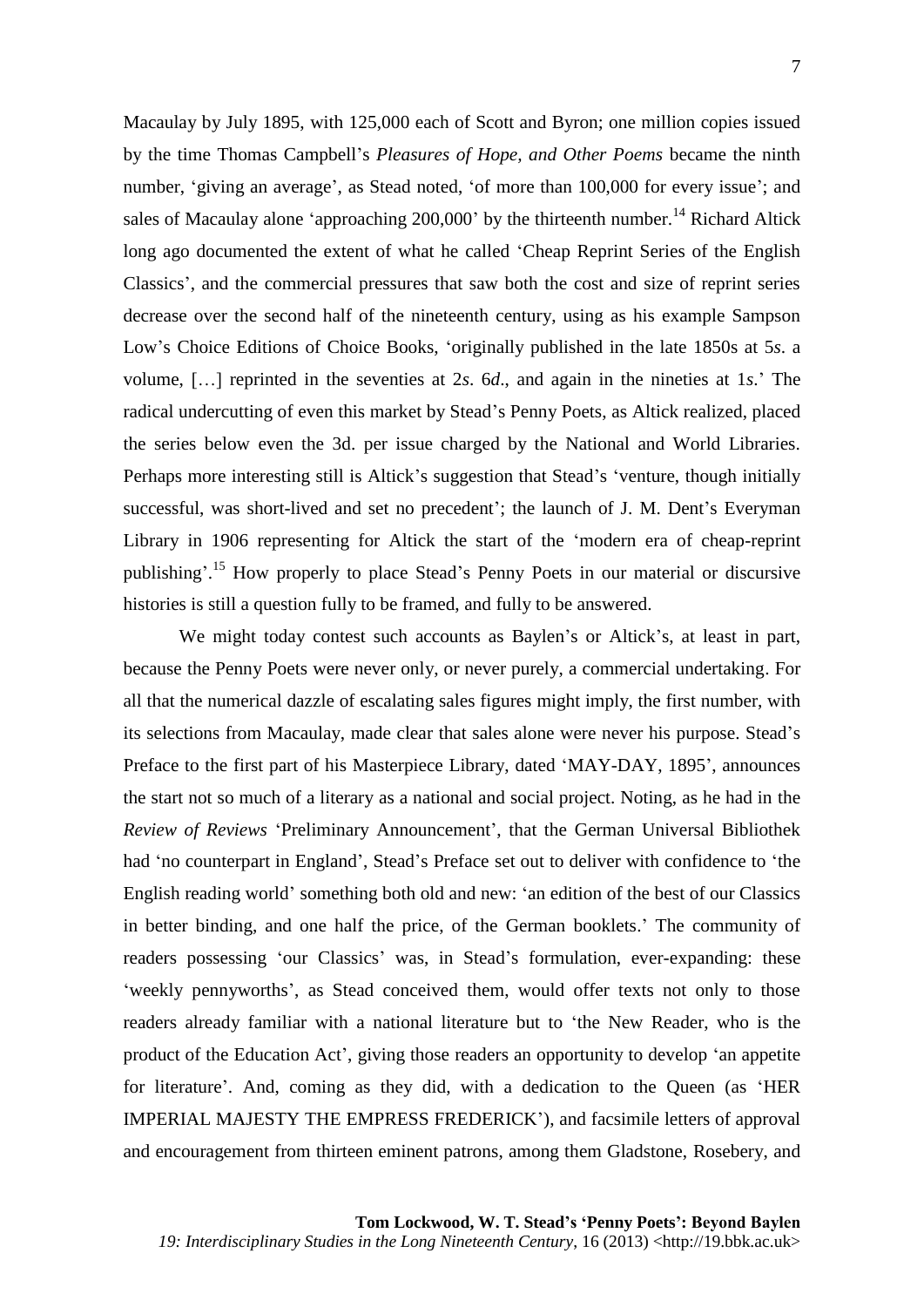the Lord Chief Justice, the volumes of the Masterpiece Library scarcely lacked for political clout.

This mixture of the commercial and the campaigning is, from the first, part of the cleverness of the Penny Poets: the series brings 'our Classics' to a developing reading nation in a pamphlet format that questioned the very nature of 'a Classic'. Though from the first he feigned to grumble about the cost of printing these prefatory endorsements, Stead shows himself here to be an expert manipulator of paratexts and their possibilities, as he wrote in the *Review of Reviews*:

Thirty-two pages of introductory comments are devoted to the portraits and autographs of those persons who have given the enterprise their *imprimatur*. As the introduction of these thirty-two pages increases the cost of the production of the first number beyond the cost which I will receive for selling it, I shall strictly limit the numbers printed to 100,000. Those who desire Macaulay's 'Lays of Ancient Rome' after the first 100,000 have been sold will have to buy it without the portraits and autographs which accompany the first edition $16$ 

Rather than acting as dedications from the editor to the recipients, moving outwards from the book to its emblematic and elite recipients, Stead's paratexts move inwards towards the book, always already endorsing and promoting it. The desirability of the paratextual endorsements, in Stead's formulation, guarantees, too, the success of the project, with his expectation of future reprints, 'after the first 100,000 have been sold', an expectation (if we can trust the figures offered in the *Review of Reviews*) that was borne out by the demand it in part created. This was not a new marketing strategy on Stead's part, for he had done something similar in spinning *Portraits and Autographs: An Album for the People* from the pages of the *Review of Reviews* in 1890, but it did show the acumen and the multimedia awareness with which he approached the challenge of selling the Penny Poets.<sup>17</sup>

The Penny Poets were, and after all still remain, attractive pamphlets. However cramped the printing of the literary texts, they sit well in the jostle of the overall typography, and set off interestingly against what may seem to be by current knowledge the apparent quackery of the many advertisements. It is scarcely coincidental that Macaulay's fairly austere classicism in the *Lays of Ancient Rome* finds itself throughpaginated and bibliographically inseparable from the advertisements that follow in the first pamphlet form of the first Penny Poets number: that clash of the 'classic' with the 'pamphlet' is central to Stead's enterprise. Macaulay's *Lays* finish on page 58 and the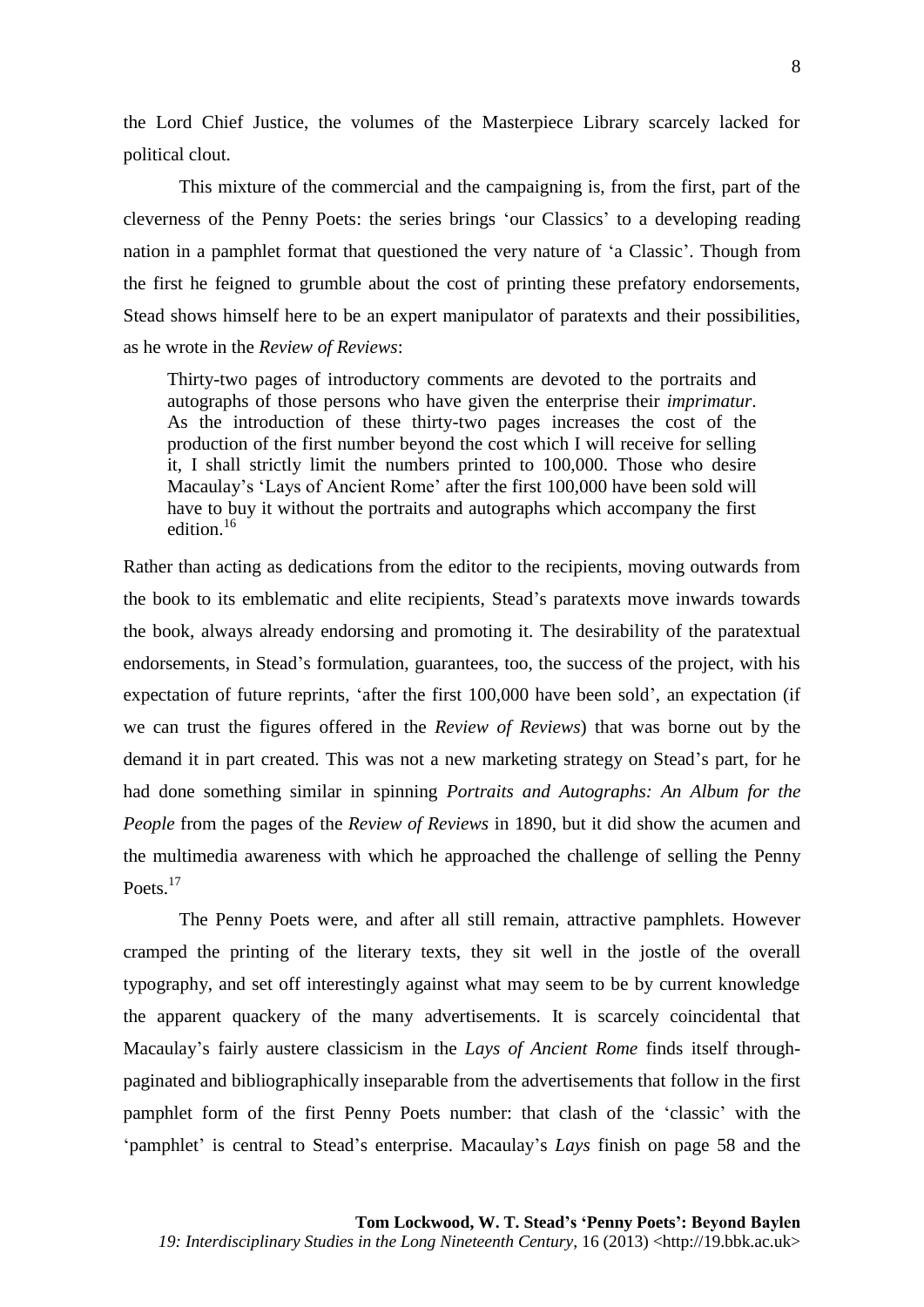advertisements occupy pages 59 to 64, continuing the main arabic pagination sequence rather than (as in later issues) beginning a separately printed sequence of roman numeration. Here, after Macaulay, follow advertisements for sheet music (p. 59); for 'the new PAISLEY FLOUR' manufactured by Brown & Polson ('quite successful if mixed with ordinary flour'), with samples to be sent, 'gratis and post free, to every reader who names the "PENNY POETS" (p. 60); and for the 'ROCK' assurance company ('*LEASEHOLD SINKING FUND POLICIES*') (p. 61). Other proprietary products elbow one another on the pages, alternately promising either to cure or to kill: an advertisement for 'CYTOS BREAD AND BISCUITS' ('Absolutely cures indigestion') sits next to one for 'KEATING'S POWDER' ('*HARMLESS TO ANIMALS' —* 'KILLS BUGS, FLEAS, MOTHS, BEETLES') (pp. 62, 63). If the advertisements here indicate something about their consumers' indigestion- and bug-blighted lives imagined here by advertisers, so too were the lives of those consumers' children: readers were offered 'STEEDMAN'S SOOTHING POWDERS For Children Cutting Teeth' (p. 64), and would have seen, printed on the inside back cover, advertisements for Allen & Hanburys' Infants' Food and their 'VAPO-CRESOLENE' for the relief of whooping cough ('*Vaporiser, with Lamp & 2-oz. bottle of Cresolene Complete, 6/-*').

How, if at all, are we today to accommodate Macaulay's Ancient Rome to Stead's 1890s commercial culture? Partly, at least, by seeing the many ways in which the Penny Poets are one with that culture by being themselves explicitly commodities, marked by their own particular place and spatial dynamic. Such, at least, is the logic of the 'Poets' Corner' that Stead soon began to advertise, both in the pages of the *Review of Reviews* and in the endpapers of the Penny Poets. The difficulty was one that he described when boasting of the millionth copy issued:

As the numbers of 'The Penny Poets' multiply there increases the difficulty of keeping them together. There is no necessity for binding them. They are handier to read unbound. But a place for them is essential, otherwise they will knock about the house and litter in the bookshelves, and ultimately get lost.<sup>18</sup>

Stead, with characteristic business acumen, offered a solution to this question of the pragmatics of reading that also opened up a commercial opportunity: a range of proprietary storage solutions, from solid boxes to bookshelves, starting at 6d. for a 9 x 5½ inch storage box to 10s. for a top of the range corner bracket (*Fig. 4*). And what about the Christmas market, Stead's readers might have asked? Cased editions of the Penny Poets as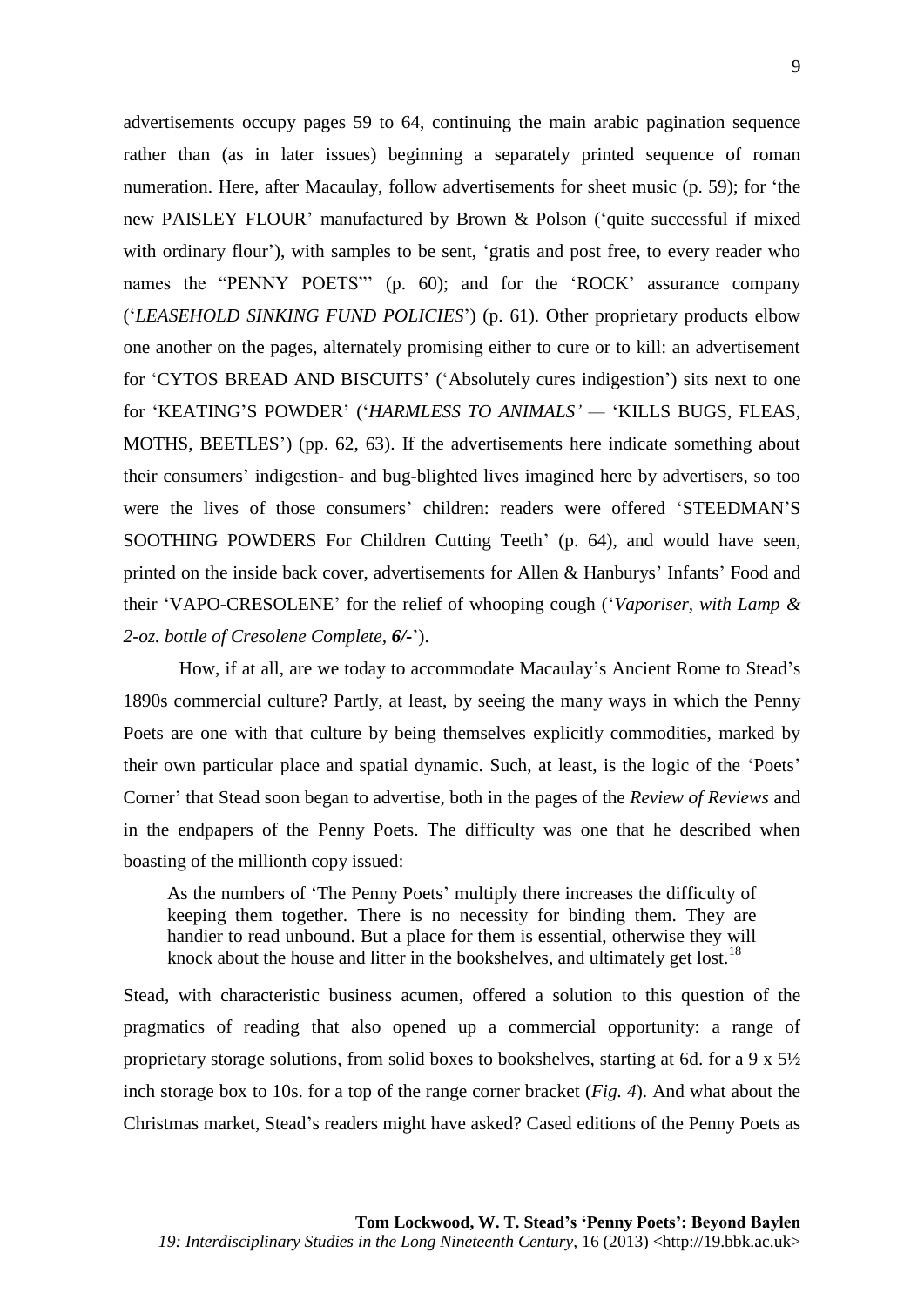presents, of course: 'They only cost one-and-sixpence each. They make a neat and handsome present, showing better for the price than anything in the market.<sup>19</sup> At such moments we might be tempted to extend even further the range of 'serial supplements' recently described by Laurel Brake to include such branded pieces of domestic furniture and cased seasonal specials: Stead's expertise in cross-publication promotion here extends even beyond the bounds of the published.<sup>20</sup>



*Fig. 4*: 'A Poets' Corner for the Penny Poets', *Review of Reviews*, July 1895, p. 83. Author's image.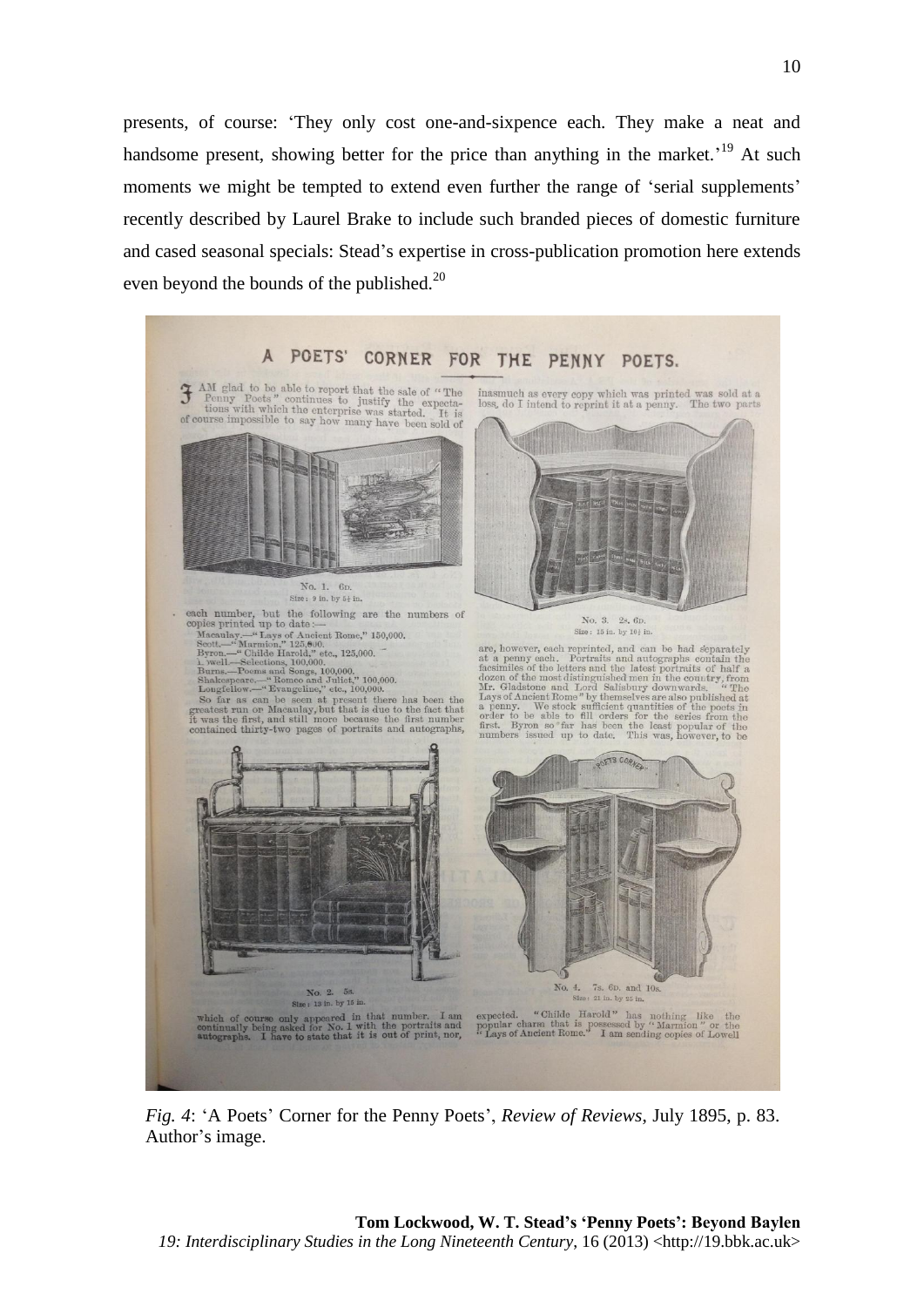Attractive as Stead's shelving units may have been, the question of where and how to place the Penny Poets in present-day accounts is, as I have suggested, both more difficult and more productive. I argue in this section that we might profitably see Stead's series in tension between the book trades on the one hand and a developing higher education academy, seen as one part of a wider literary and educational context, on the other.

The first of those tensions is seen clearly in Stead's difficulties with copyright. He quoted hopeful correspondence from Edmund Gosse on the final page of the 'Portraits and Autographs' supplement that accompanied the first Penny Poets, reporting 'sympathy' and a 'desire to facilitate the enterprise' on Gosse's part, and his belief 'that the circulation of this cheap series would not injure in the least degree the sale of copyright editions'. Indeed, Stead was able to quote Gosse directly, Stead's compositors not so subtly emphasizing the clubbable literary circles in which his project was being discussed and approved: 'I remember being told by my friend, Mr. COVENTRY PATMORE, that the issue of the Cassell edition of the "Angel of the House", of which an enormous number was sold, positively and immediately increased the sale of the 5s. edition.<sup>21</sup> But the situation, as Stead discovered, was very different when it related to authors other than Patmore. If, as we saw, the initial plan for the Penny Poets had been to include Tennyson and Browning in their first ten issues, that plan, described retrospectively in issue 48, had developed in different directions. Stead wrote:

I had expected to have been able to close this weekly series of Poets with specimens of Tennyson and Browning. In the preface to the preceding number I explained the ill-success which had attended my efforts to make Tennyson accessible to the million. This week I have to report a similar fate for the Browning number. Messrs. Smith, Elder & Co., with more courtesy, but with equal decision, have refused permission to quote any of the Poems of Robert Browning in this series. This, however, is a matter of small moment. The copyright of most of his best poems falls out after December 12th next. It will, therefore, be a pleasant way of keeping Christmas and of beginning the New Year by issuing a Penny Browning. ('Preface', *Adventures of Britomartis*)

As recent work in this and other periods has amply confirmed, copyright has always been one commercial reason to maintain a literary canon, as this was embodied both in serials in particular and in publishers' series more widely.<sup>22</sup> Stead's plans for the Penny Poets show his sensitivity towards the network of issues radiating out around the canon and

11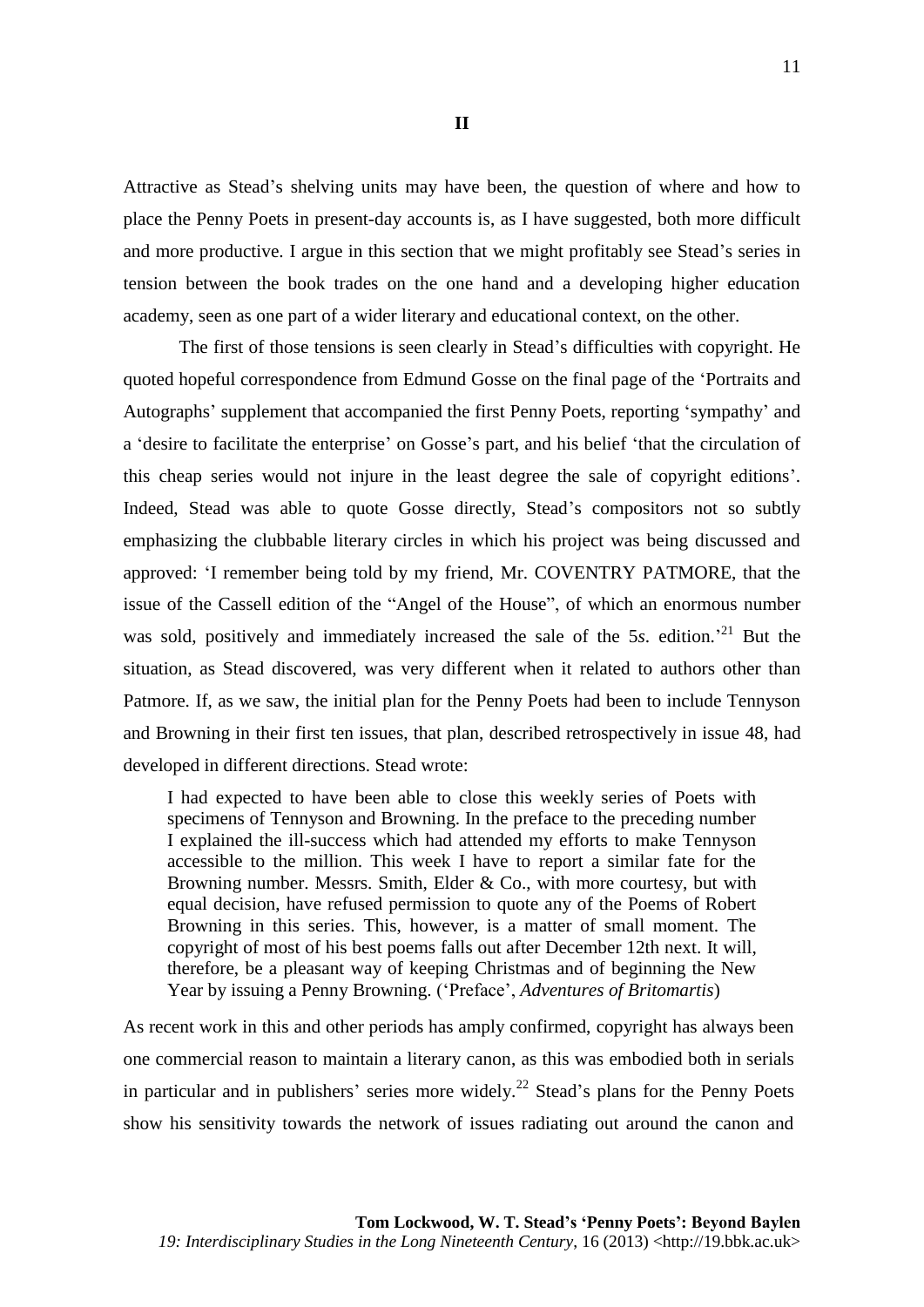copyright, just as the responses of other publishers show the equal sensitivity of copyright holders to his series. Seen against the larger history of copyright across the century, it is at the least curious that Macaulay should have been the first author printed both in the Penny Poets and Penny Popular Novelists. It had been Macaulay who, in 1841, had been primarily responsible for the defeat of Thomas Noon Talfourd's efforts to reshape British copyright legislation; the 1841 defeat was, in fact, only the latest setback to a bill first introduced in 1837, and which only became law in  $1842<sup>23</sup>$  Stead's difficulties in reprinting Tennyson and Browning in the 1890s need to be read against moves by the Society of Authors in 1890 and from 1896 to 1897 to amend and consolidate existing copyright legislation, moves that would rumble on in the face of government opposition, and of a competing bill drafted by the Copyright Association in 1897, without resolution through the remainder of the decade (Seville, p. 218).

But Stead's Penny Poets might be read, too, against the development of 'English Literature' as a subject in its own right and with its own boundaries to police — the social, as well as the professional, mission traced out in Chris Baldick's foundational account.<sup>24</sup> Here again, at least at first glance, we can see the characteristic positions Stead adopted, central to them his determined defence of the many against the few, whether those few represent the restrictive interests (as he might see them) of publishers clinging to their copyright, or those proto-academics policing the borders of the canon and those seeking access to it. As he wrote perhaps most colourfully in number 14 of the Penny Poets, introducing its abridged and modernized text of the *Canterbury Tales*:

This edition is not for students of Chaucer. It will only make them wild and dispose them to homicide. But they are few and feeble folk at the best. What I hope this booklet may do is to multiply their number by the hundred and the thousand.<sup>25</sup>

But even if viewed so positively by Stead, this multiplication of actual readers keyed into a wider cultural anxiety particular to the closing decades of the nineteenth century: that the newly literate students of Board Schools would, in the words of an 1895 *Fortnightly Review* article quoted by Anna Vaninskaya, follow 'their natural inclination […] to read what is not good for them' ('Learning to Read Trash', p. 6). Even if priced far below the general trend of 'English Literature' being made available to new readers, the question of whether Stead's multiplying Chaucers, Shakespeares, and Miltons would serve to neutralize the far more widely available penny dreadfuls was strongly felt.<sup>26</sup>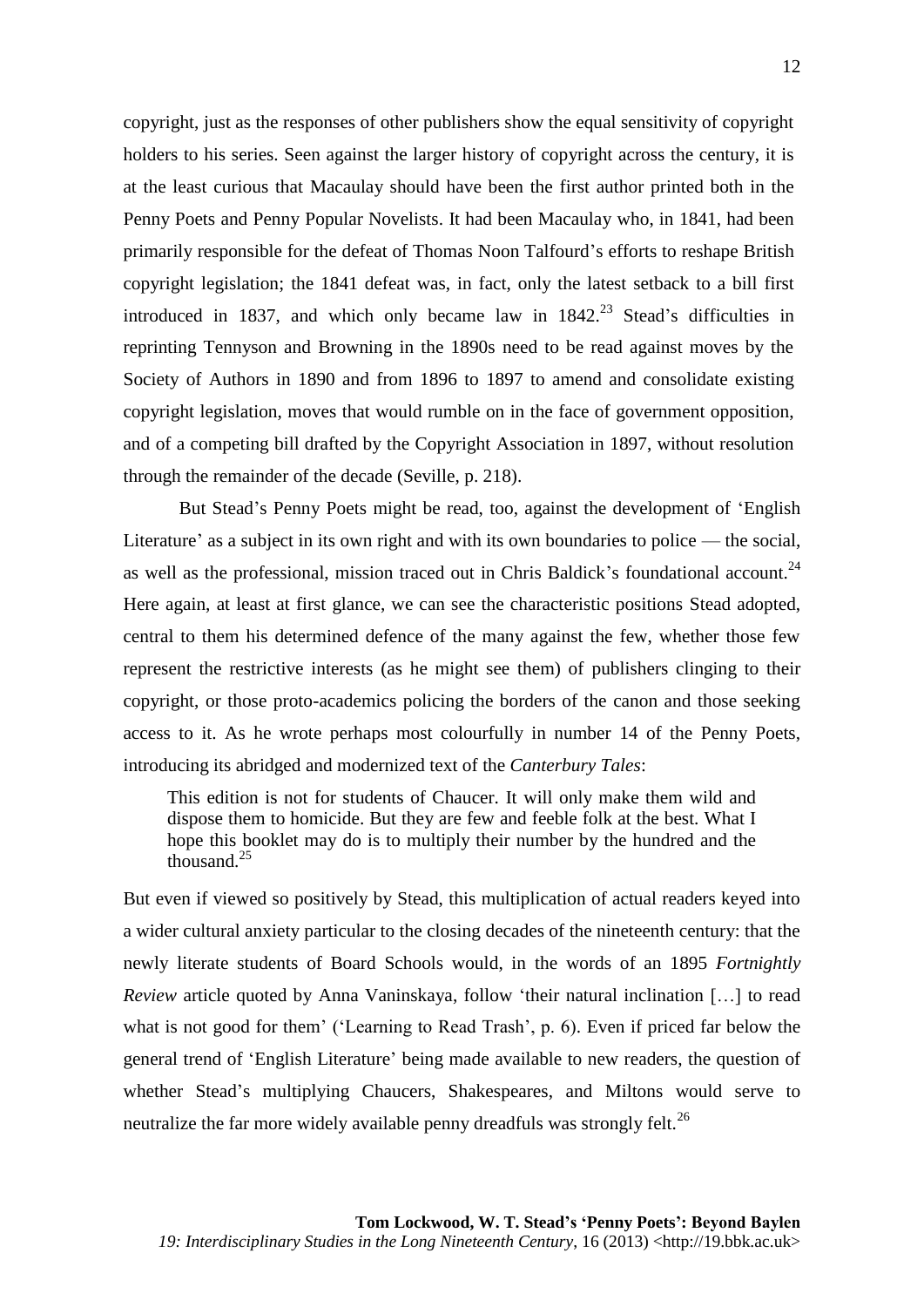Indeed, even Stead's canon, his personal and in many ways emblematic choice of writers from Macaulay onwards, itself is a subject of inquiry.<sup>27</sup> It is not, perhaps, that Stead's selections of and from authors in the Penny Poets represent either a deliberate attempt to create a new popular literary canon or, contrastively, an opportunistic reflection of a literary canon that was being shaped elsewhere in the new institutions of 'English Literature'. What we see in Stead's Penny Poets is both more interesting and more complicated. The series offers, instead, a view of a process of canon formation that runs alongside, and sometimes in contrast to, the collaborations between new university English departments, the academics working in them, and the academic publishers newly keen to publish their work. That process, as the foregoing account has argued, is partly pragmatic and partly commercial, partly high-minded and partly economic, partly a matter of literary taste and partly a shrewd estimate of what might sell.

Keats, to take one example, posed an explicit problem for Stead. His inclusion in the Penny Poets was a celebration of the centenary of his birth, Stead wrote, and the seventy-fifth anniversary of his death. And yet…

Keats has never become a popular poet, as Byron was, as Scott is, and as Shakespeare has been, is, and ever will be. Whether it is possible to induce the penny public, which is the nation and the race, to read Keats is one of the most interesting questions which experience alone can answer. Of one thing, however, there is no doubt  $-$  it would never do to try the public with 'Endymion' in full. It is his longest poem; it is full of beauties. But the most devoted of the poet's worshippers would feel that Keats was not having a fair chance if 'Endymion' were to be thrust butt-end down the public throat.<sup>28</sup>

In Stead's formation one canon is predicated on an underexplored conception of literary value: the 'beauties' of which *Endymion* is said to be full are neither described nor the aesthetic criteria by which they are judged disclosed. But alongside this runs a canon predicated on an equally underexplored conception of 'popularity', an authorial condition that may change across time ('as Byron was, as Scott is') but, equally, may seem not to ('and as Shakespeare has been, is, and ever will be'), historicized or timeless as the rhetorical circumstances may require. Whatever the mode of reading Keats these two pressures may describe, it seems scarcely to be one of 'full-throated ease'; nor, quite, does it seem one that Stead himself had perhaps fully assimilated to his own mind either. At the moment that the Penny Poets address most directly educational concerns, it is perhaps not coincidental that they did so through an editor other than Stead: it fell to R. S. Wood to edit the two parts of *Simple Poems for the Schoolroom and Scholar* (Penny Poets, 49 and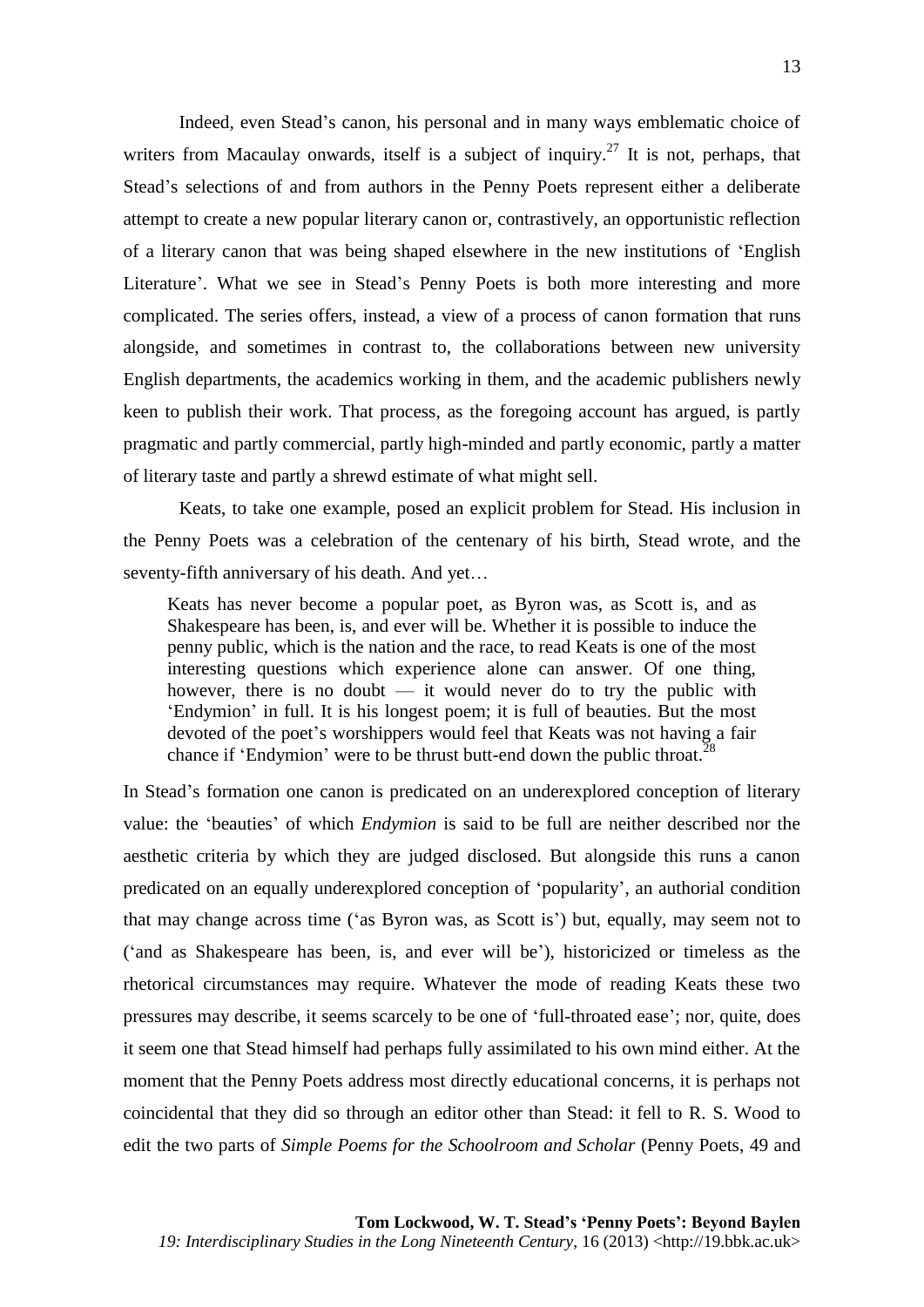54), as well as *Dramatic Scenes for the Schoolroom and Scholar*, and *New Scenes from Shakespeare for the Schoolroom and Scholar* (Penny Poets, 56 and 60).

If this article returns attention to Stead's Penny Poets, it does so with a sure sense that many questions beyond those framed here remain to be explored. Much work remains to be done. Further investigations might well address the network of collaborators with whom Stead worked, taking Laurel Brake's cue to map these literary networks within the wider journalism networks of Stead's other publications.<sup>29</sup> Stead's text of Chaucer, for instance, was prepared for him by 'Miss Edith Johnstone' (as he described her), the author of popular novels, including *The Girleen*, which, with its brightly advertised illustrations by Paul Hardy, describes her as the 'author of *Gladys*, *Daphne* &c'; his 1890s text of Spenser, a text that had a particular challenge even in Spenser's own 1590s due to the deliberate archaism of his style, was partly modernized and partly novelized through the use of J. E. Rabbeth's book, *The Story of Spenser's Faerie Queene*. <sup>30</sup> The Penny Poets might, too, form the focus of an investigation into Stead's religious culture, for the ways in which his inclusion of hymns in later numbers of the series mounted an implicit defence of their literary as well as spiritual value.

But such an account might need also to explain what may have seemed to Stead the failure of the Penny Poets, even allowing for their partial success. Looking back in September 1906 in a pamphlet, *A Plea for the Revival of Reading* — a pamphlet, as its subtitle made clear, 'With a Plan of Campaign' — Stead spoke not of change effected, and a readership newly created, but of battles still to be fought, and a new future of reading still to be fashioned:

Ten years ago, encouraged by the success which had attended the publication of the 'Penny Poets', I ventured to publish in the *Review of Reviews* some practical suggestions for the promotion of a Reading Revival. War and Reaction arrested the execution of this plan of campaign. But as we are now once more re-beginning the onward march of peaceful progress, I hark back to the proposals of 1896, in the hope that after ten years the time has come for carrying them into effect. $31$ 

The historical no less than the personal ironies that attend upon such a harking back are too apparent, today, to need setting out in full. But today, at least, we might see a little more clearly how Stead's Penny Poets were part of the carrying into effect of wider changes whose shape and effects we are still continuing to understand.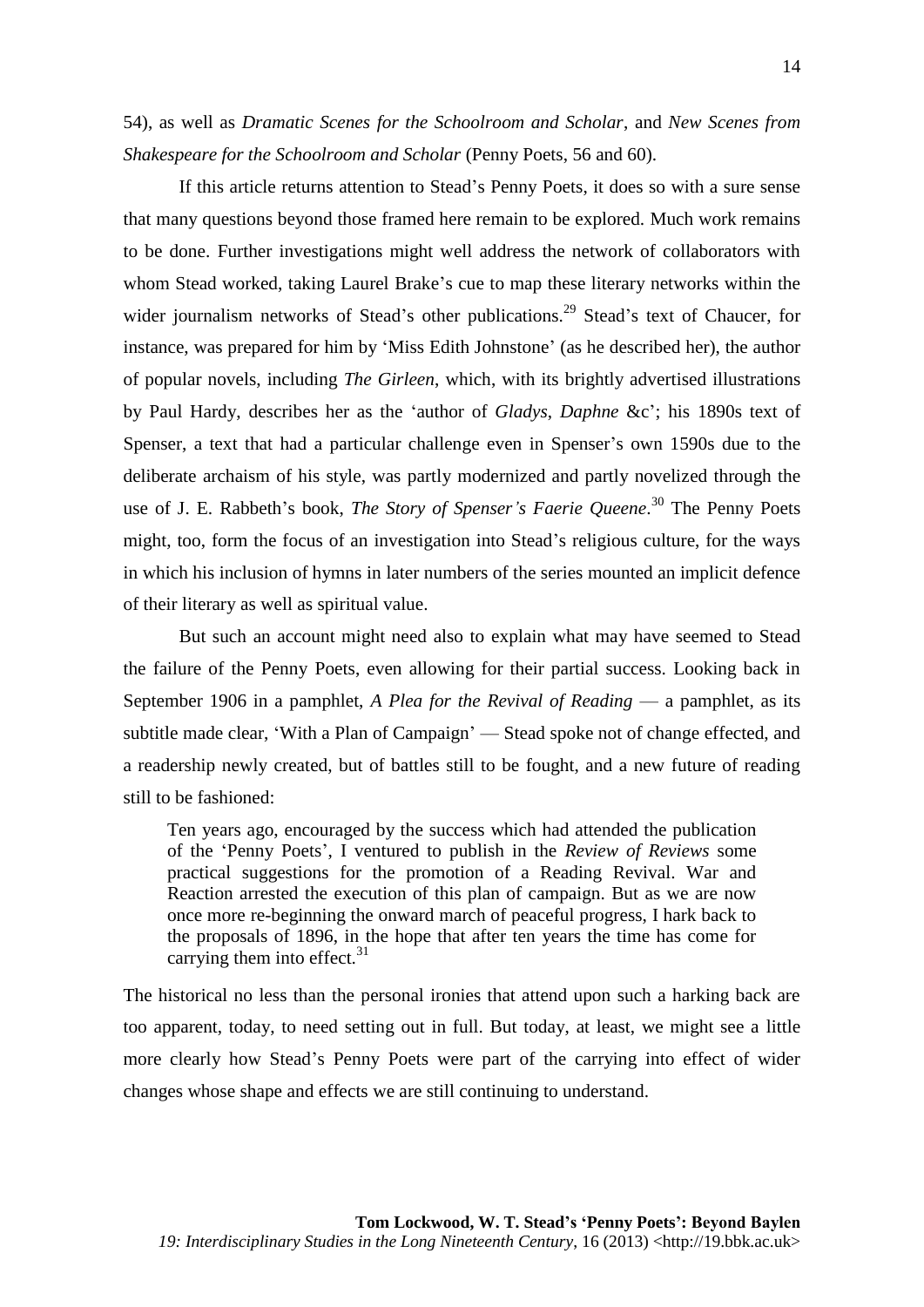2 Simon Eliot and Andrew Nash, 'Mass Markets: Literature', in *The Cambridge History of the Book in Britain,* ed. by John Barnard and others (Cambridge: Cambridge University Press, 1999– ), VI: *1830–1914*, ed. by David McKitterick (2009), pp. 416–42 (p. 441).

<sup>3</sup> Tom Lockwood, 'Milton in the Twentieth Century', in *John Milton 1608–2008: Life, Work, and Reputation*, ed. by Paul Hammond and Blair Worden (Oxford: Oxford University Press for the British Academy, 2010), pp. 167–86.

4 'The Masterpiece Library — Preliminary Announcement', *Review of Reviews*, April 1895, p. 386, emphasis in original.

<sup>5</sup> Thomas Babington Macaulay, *The Lays of Ancient Rome, and Other Poems*, Penny Poets, 1 (London: 'Review of Reviews' Office, [1895]), inside front cover.

6 Scott Bennett, 'The Golden Stain of Time: Preserving Victorian Periodicals', in *Investigating Victorian Journalism*, ed. by Laurel Brake, Aled Jones, and Lionel Madden (New York: St Martin's Press, 1990), pp. 166–83; Nicholson Baker, *Double Fold: Libraries and the Assault on Paper* (London: Vintage, 2002).

7 Joseph Stamper, *So Long Ago* (London: Hutchinson, 1960), p. 162, quoted in Anna Vaninskaya, 'Learning to Read Trash: Late-Victorian Schools and the Penny Dreadful', in *The History of Reading*, ed. by Shafquat Towheed and others, 3 vols (Basingstoke: Palgrave Macmillan, 2011), II: *Evidence from the British Isles, c.1750–1950*, ed. by Katie Halsey and W. R. Owens, pp. 67–83 (p. 76).

<sup>8</sup> Roger Luckhurst, 'W. T. Stead's Occult Economies', in *Culture and Science in the Nineteenth-Century Media*, ed. by Louise Henson and others (Aldershot: Ashgate, 2004), pp. 125–35 (p. 128).

<sup>9</sup> W. T. Stead, 'The Future of Journalism', *Contemporary Review*, November 1886, pp. 663–79; quoted in Luckhurst, 'W. T. Stead's Occult Economies', p. 128; 'Julia's Bureau: An Attempt to Bridge the Grave', *Review of Reviews*, May 1909, p. 433.

<sup>10</sup> 'Preface', *Adventures of Britomartis, The Lady Knight of Chastity, from Spenser's Faerie Queene*, Penny Poets, 48 (London: 'Review of Reviews' Office, [n.d.]).

<sup>11</sup> Scott Bennett, 'Revolutions in Thought: Serial Publication and the Mass Market for Reading', in *The Victorian Periodical Press: Samplings and Soundings*, ed. by Joanne Shattock and Michael Wolff ([Leicester]: Leicester University Press, 1982), pp. 225–57 (p. 225).

<sup>12</sup> Jerome J. McGann, *The Romantic Ideology: A Critical Investigation* (Chicago: University of Chicago Press, 1983), p. 3.

<sup>13</sup> The surviving records are now at the University of Reading Library, Archive of British Publishing and Printing, MS 5330, and contain mainly business rather than editorial or production records. I am grateful to Danielle Mills at the University of Reading Library for her assistance.

<sup>14</sup> 'The Masterpiece Library — Preliminary Announcement', p. 386; 'A Poet's Corner for the Penny Poets', *Review of Reviews*, July 1895, pp. 83–84; 'The Penny Poets: A Million Copies Issued', *Review of Reviews*,

 1 Joseph O. Baylen, 'Stead's Penny "Masterpiece Library"', *Journal of Popular Culture*, 9 (1975), 710–25; Richard D. Altick, *The English Common Reader: A Social History of the Mass Reading Public, 1800–1900* (Chicago: University of Chicago Press, 1957); Jonathan Rose, *The Intellectual Life of the British Working Classes* (New Haven: Yale University Press, 2001).